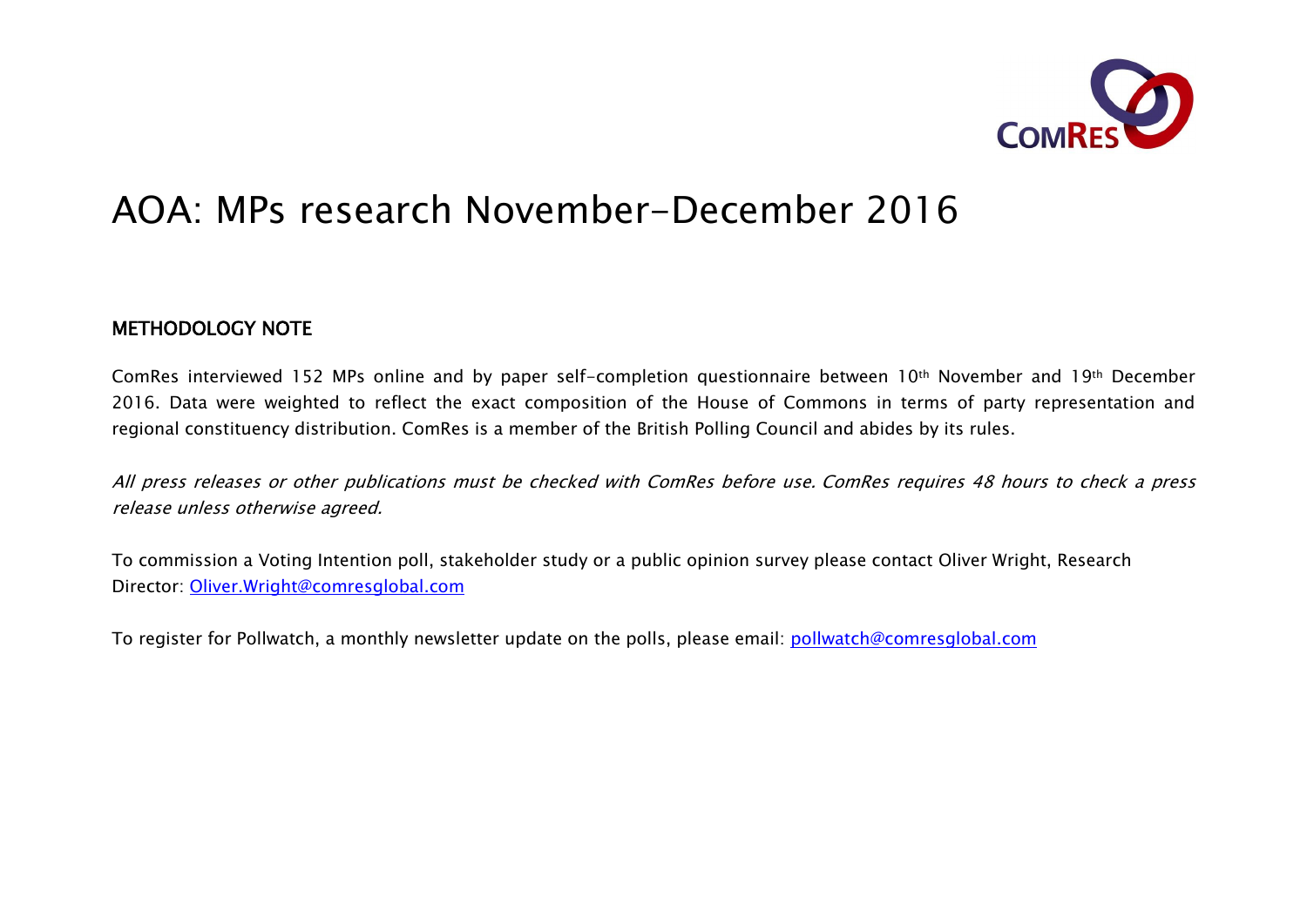Q1. To what extent, if at all, do you agree or disagree with the following statement? 'Following the result of the referendum to leave the European Union, the UK's international air connectivity is more important than ever [Base: All respondents](#page-2-0)

Q2. Air services agreements provide the legal framework that allows airlines to fly between countries. Within the EU this is called the 'Single Aviation Market' and there are also seven EU-level air services agreements wit To ensure the continuity of air services between the UK, the EU and countries like the US and Canada, agreeing new air services agreements with these countries should be one of the UK Government's top priorities following [Base: All respondents](#page-4-0)

> Fieldwork: 10th November - 19th December 2016 Prepared by ComRes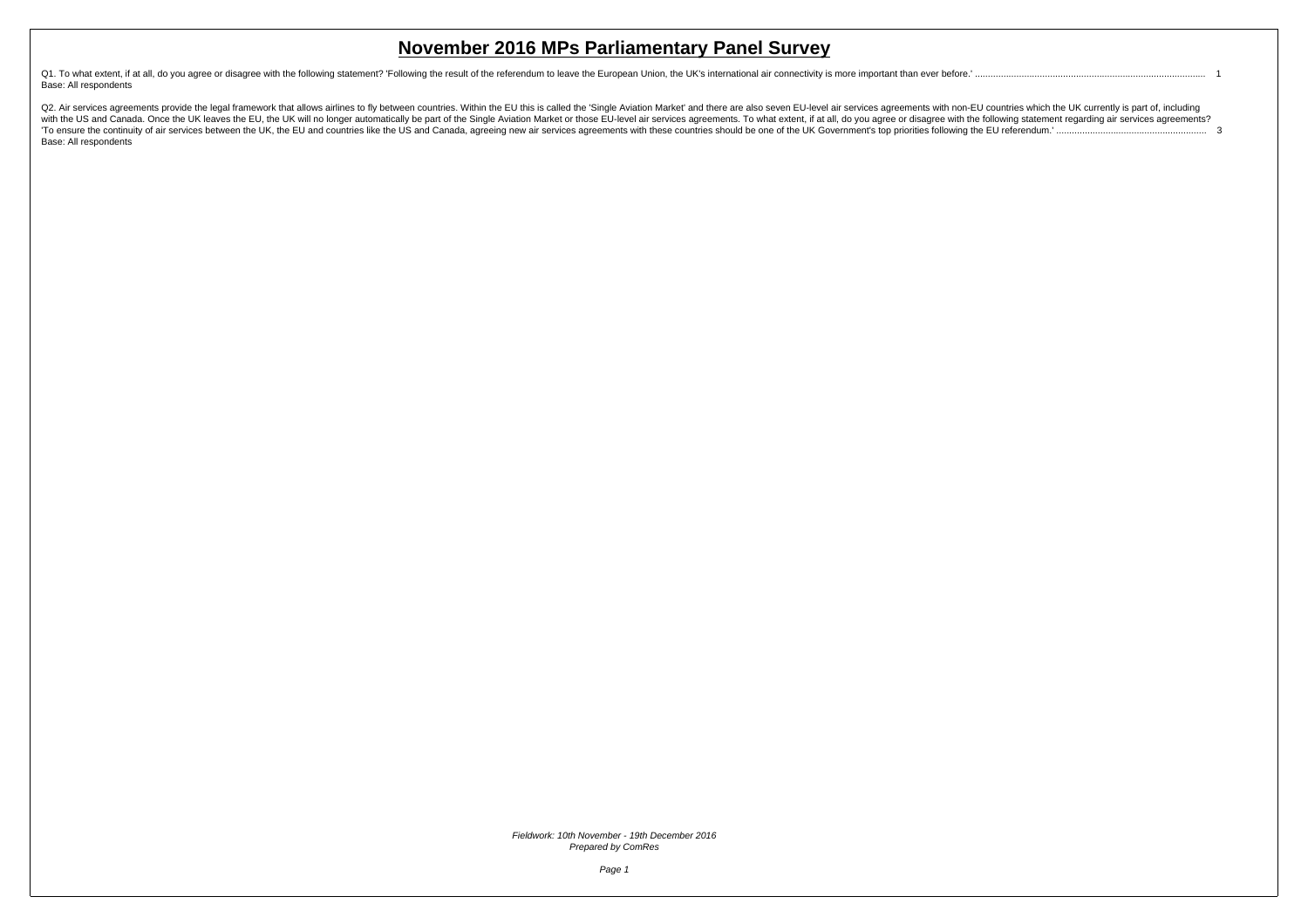<span id="page-2-0"></span>Q1. To what extent, if at all, do you agree or disagree with the following statement? 'Following the result of the referendum to leave the European Union, the UK's international air connectivity is more **important than ever before.'** Base: All respondents

|                   |     |             |           |                      | <b>PARTY</b>         |                            |                      | <b>COUNTRY</b>           |                       |             | <b>ENGLAND SUB-REGIONS</b> |            |            | <b>DATE OF BIRTH</b>  |               |            | <b>MARGINALITY</b>                                   |                   |                   |                                                      | <b>LENGTH OF SERVICE</b> |               |                  |               |                      |                      | <b>LENGTH OF</b><br><b>SERVICE</b>                         |             | <b>GENDER</b>                      |  |
|-------------------|-----|-------------|-----------|----------------------|----------------------|----------------------------|----------------------|--------------------------|-----------------------|-------------|----------------------------|------------|------------|-----------------------|---------------|------------|------------------------------------------------------|-------------------|-------------------|------------------------------------------------------|--------------------------|---------------|------------------|---------------|----------------------|----------------------|------------------------------------------------------------|-------------|------------------------------------|--|
|                   |     | Total       | Con       | Lab                  | SNP                  | Other                      | Eng<br>-land         | Wales                    | Scot<br>land<br>& NI  | Lon-<br>don | South                      | Mids       | North      | Pre-<br>1950          | 1950-<br>1959 | 1960+      | $0.1 -$<br>9.9%                                      | $10.0 -$<br>19.9% | $20.0 -$<br>29.9% | $30% +$                                              | Pre-<br>1997             | 1997-<br>2000 | $2001 -$<br>2004 | 2005-<br>2009 | 2010-<br>2014        | $2015+$              | Retur<br>ning<br>New                                       | Male        | Fe-<br>male                        |  |
| Unweighted Total  |     | 152         | 64        | 65                   | 11                   | 12                         | 120                  | 12                       | 20                    | 26          | 26                         | 30         | 38         | 17                    | 46            | 88         | 39                                                   | 31                | 40                | 42                                                   | 16                       | 18            | 17               | 25            | 41                   | 35                   | 117<br>35                                                  | 112         | 40                                 |  |
| Weighted Total    |     | 152<br>100% | 77        | 54                   | 13<br>100% 100% 100% | $\overline{ }$<br>100%     | 122<br>100%          | 11<br>100%               | 19<br>100%            | 22<br>100%  | 28<br>100%                 | 36<br>100% | 36<br>100% | 16<br>100%            | 43<br>100%    | 92<br>100% | 37<br>100%                                           | 32<br>100%        | 40<br>100%        | 43<br>100%                                           | 16<br>100%               | 16<br>100%    | 16<br>100%       | 24<br>100%    | 43<br>100%           | 36<br>100%           | 36<br>116<br>100%100%                                      | 114<br>100% | 38<br>100%                         |  |
| Strongly agree    | (4) | 61<br>40%   | 36<br>47% | 19<br>36%            | 2<br>18%             | 3<br>43%                   | 49<br>41%            | 6<br>55%                 | 6<br>30%              | 36%         | 12<br>43%                  | 18<br>49%  | 12<br>33%  | 45%                   | 18<br>42%     | 36<br>39%  | 16<br>43%                                            | 16<br>49%         | 13<br>32%         | 17<br>39%                                            | 6<br>35%                 | 10<br>61%     | 6<br>37%         | 6<br>26%      | 21<br>48%            | 12<br>35%            | 49<br>12<br>42% 35%                                        | 50<br>44%   | 11<br>29%                          |  |
| Tend to agree     | (3) | 69<br>45%   | 31<br>41% | 26<br>48%            | 55%                  | 4<br>57%                   | 55<br>45%            | 34%                      | 10<br>51%             | 41%         | 12<br>43%                  | 15<br>41%  | 20<br>55%  | 6<br>37%              | 19<br>43%     | 43<br>47%  | 15<br>40%                                            | 14<br>44%         | 18<br>44%         | 22<br>52%                                            | 9<br>59%                 | 6<br>39%      | 42%              | 15<br>61%     | 15<br>35%            | 16<br>44%            | 53<br>16<br>46% 44%                                        | 49<br>43%   | 20<br>51%                          |  |
| Tend to disagree  | (2) | 5<br>3%     | 2%        | $\overline{2}$<br>4% | 9%                   | $\overline{\phantom{a}}$   | $\overline{2}$<br>2% | 12%                      | 6%                    | 7%          | 3%                         |            |            |                       | 3%            | 3<br>4%    | 4%                                                   |                   | 8%                | $\overline{\phantom{a}}$                             |                          |               |                  | 2<br>8%       |                      | 3<br>7%              | $\overline{2}$<br>3<br>7%<br>2%                            | 3%          | 4%                                 |  |
| Strongly disagree | (1) | 6<br>4%     | 3<br>4%   | $\overline{2}$<br>3% | 9%                   |                            | 5<br>4%              |                          | 6%                    | 10%         | 4%                         | 2%         | 2%         | $\overline{2}$<br>12% | 2%            | 3<br>4%    | $\overline{\phantom{a}}$<br>$\overline{\phantom{a}}$ | 3%                | 3<br>8%           | $\overline{2}$<br>5%                                 | 6%                       |               | 7%               |               | $\overline{2}$<br>5% | $\overline{2}$<br>6% | $\overline{2}$<br>3%<br>6%                                 | 4%          | $\overline{2}$<br>5%               |  |
| Don't know        |     | 10<br>7%    | 5%        | 5<br>9%              | 9%                   | $\sim$                     | $\mathbf{Q}$<br>7%   | $\overline{\phantom{a}}$ | 6%                    | 7%          | 4%                         | 3<br>7%    | 10%        | 5%                    | 6%            | 6<br>7%    | 5<br>14%                                             | 3%                | 5%                | $\overline{2}$<br>4%                                 |                          |               | 7%               | 4%            | 5<br>12%             | $\overline{2}$<br>7% | $\overline{2}$<br>7%<br>6%                                 | 5%          | $\overline{4}$<br>11%              |  |
| No response       |     | 1%          | 1%        |                      |                      |                            | 1%                   |                          |                       |             | 4%                         |            |            |                       | 3%            |            |                                                      |                   | 3%                | $\overline{\phantom{a}}$<br>$\overline{\phantom{a}}$ |                          |               | 7%               |               |                      |                      | $\overline{\phantom{a}}$<br>1%<br>$\overline{\phantom{a}}$ | 1%          | $\overline{\phantom{a}}$<br>$\sim$ |  |
| <b>NETS</b>       |     |             |           |                      |                      |                            |                      |                          |                       |             |                            |            |            |                       |               |            |                                                      |                   |                   |                                                      |                          |               |                  |               |                      |                      |                                                            |             |                                    |  |
| Net: Agree        |     | 130<br>86%  | 68<br>88% | 45<br>84%            | 10                   | $\overline{7}$<br>73% 100% | 105<br>86%           | 10<br>88%                | 15<br>81%             | 17<br>77%   | 24<br>86%                  | 32<br>90%  | 32<br>88%  | 13<br>82%             | 37<br>86%     | 79<br>86%  | 31<br>82%                                            | 30<br>93%         | 31<br>77%         | 39<br>91%                                            | 15<br>94%                | 16<br>100%    | 13<br>80%        | 21<br>87%     | 36<br>84%            | 28<br>79%            | 28<br>102<br>88% 79%                                       | 99<br>87%   | 31<br>80%                          |  |
| Net: Disagree     |     | 11<br>7%    | 5<br>6%   | 7%                   | 18%                  | $\overline{\phantom{0}}$   | 6%                   | 12%                      | $\overline{2}$<br>12% | 17%         | 2<br>6%                    | 2%         | 2%         | $\overline{2}$<br>12% | 5%            | 7<br>7%    | 4%                                                   | 3%                | -6<br>16%         | $\overline{2}$<br>5%                                 | 6%                       |               | 7%               | 2<br>8%       | $\overline{2}$<br>5% | 5<br>14%             | 5<br>6<br>5% 14%                                           | 7%          | 3<br>9%                            |  |
| Mean score        |     | 3.3         | 3.4       | 3.3                  | 2.9                  | 3.4                        | 3.3                  | 3.4                      | 3.1                   | 3.1         | 3.4                        | 3.5        | 3.3        | 3.2                   | 3.4           | 3.3        | 3.5                                                  | 3.4               | 3.1               | 3.3                                                  | 3.2                      | 3.6           | 3.3              | 3.2           | 3.4                  | 3.2                  | $3.4$ $3.2$                                                | 3.4         | 3.2                                |  |



Page 1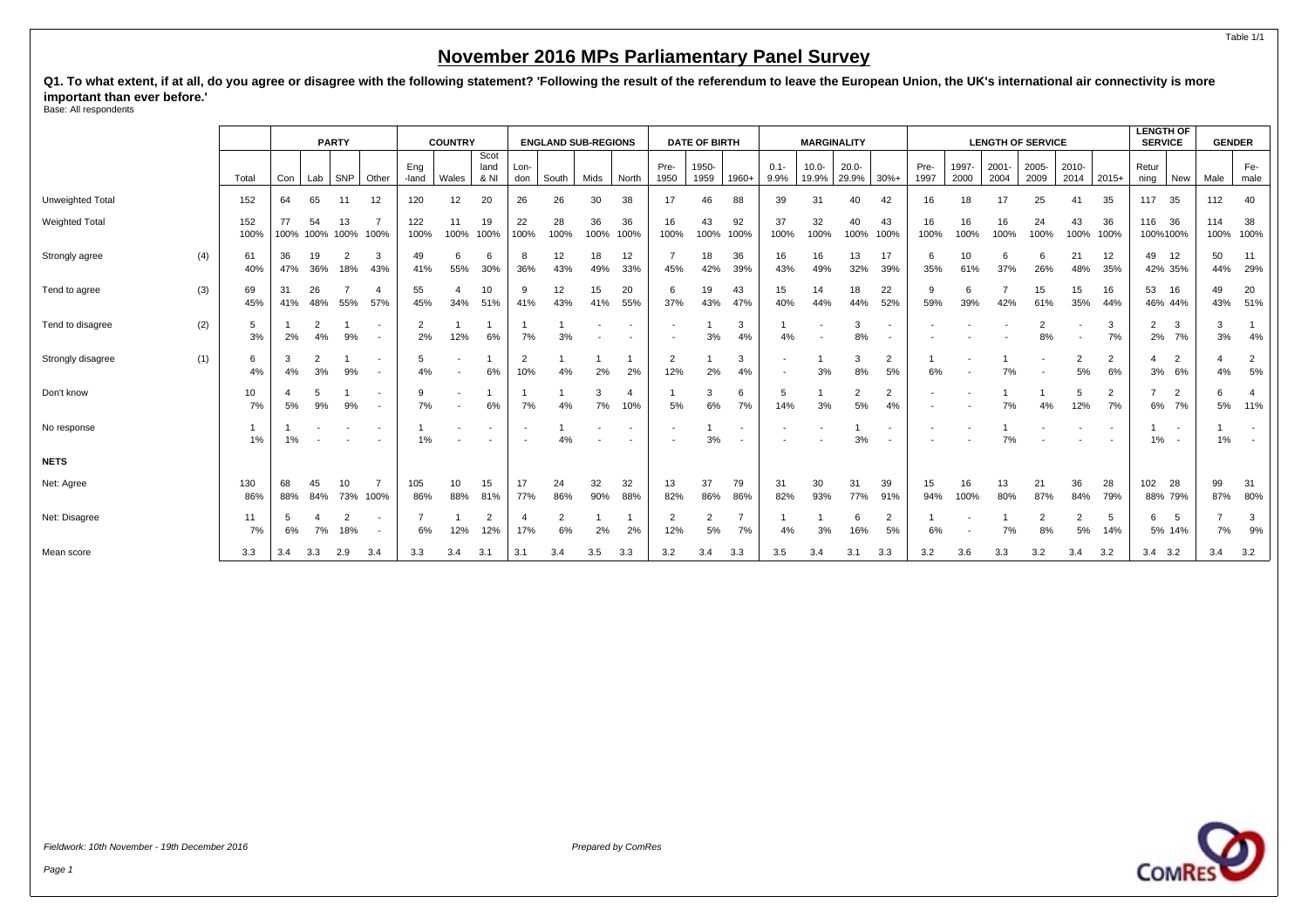Q1. To what extent, if at all, do you agree or disagree with the following statement? 'Following the result of the referendum to leave the European Union, the UK's international air connectivity is more **important than ever before.'**

Base: All respondents

|                       |     |                    | <b>AGREEMENT ON IMPORTANCE OF UK AIR</b><br><b>CONNECTIVITY POST-BREXIT</b> |                                                      |  |  |  |  |  |  |
|-----------------------|-----|--------------------|-----------------------------------------------------------------------------|------------------------------------------------------|--|--|--|--|--|--|
|                       |     | Total              | Agree                                                                       | Disagree                                             |  |  |  |  |  |  |
| Unweighted Total      |     | 152                | 130                                                                         | 11                                                   |  |  |  |  |  |  |
| <b>Weighted Total</b> |     | 152<br>100%        | 130<br>100%                                                                 | 11<br>100%                                           |  |  |  |  |  |  |
| Strongly agree        | (4) | 61<br>40%          | 61<br>47%                                                                   | -<br>٠                                               |  |  |  |  |  |  |
| Tend to agree         | (3) | 69<br>45%          | 69<br>53%                                                                   | ٠<br>$\overline{\phantom{a}}$                        |  |  |  |  |  |  |
| Tend to disagree      | (2) | 5<br>3%            | $\overline{\phantom{a}}$                                                    | 5<br>43%                                             |  |  |  |  |  |  |
| Strongly disagree     | (1) | 6<br>4%            |                                                                             | 6<br>57%                                             |  |  |  |  |  |  |
| Don't know            |     | 10<br>7%           |                                                                             | $\overline{\phantom{a}}$<br>$\overline{\phantom{a}}$ |  |  |  |  |  |  |
| No response           |     | $\mathbf{1}$<br>1% |                                                                             | $\overline{\phantom{a}}$<br>$\overline{\phantom{a}}$ |  |  |  |  |  |  |
| <b>NETS</b>           |     |                    |                                                                             |                                                      |  |  |  |  |  |  |
| Net: Agree            |     | 130<br>86%         | 130<br>100%                                                                 | ٠                                                    |  |  |  |  |  |  |
| Net: Disagree         |     | 11<br>7%           |                                                                             | 11<br>100%                                           |  |  |  |  |  |  |
| Mean score            |     | 3.3                | 3.5                                                                         | 1.4                                                  |  |  |  |  |  |  |

Fieldwork: 10th November - 19th December 2016 **Propared by ComPessaudic Executive ComPessaudic ComPessaudic ComPessaudic ComPessaudic ComPessaudic ComPessaudic ComPessaudic ComPessaudic ComPessaudic ComPessaudic ComPessaud**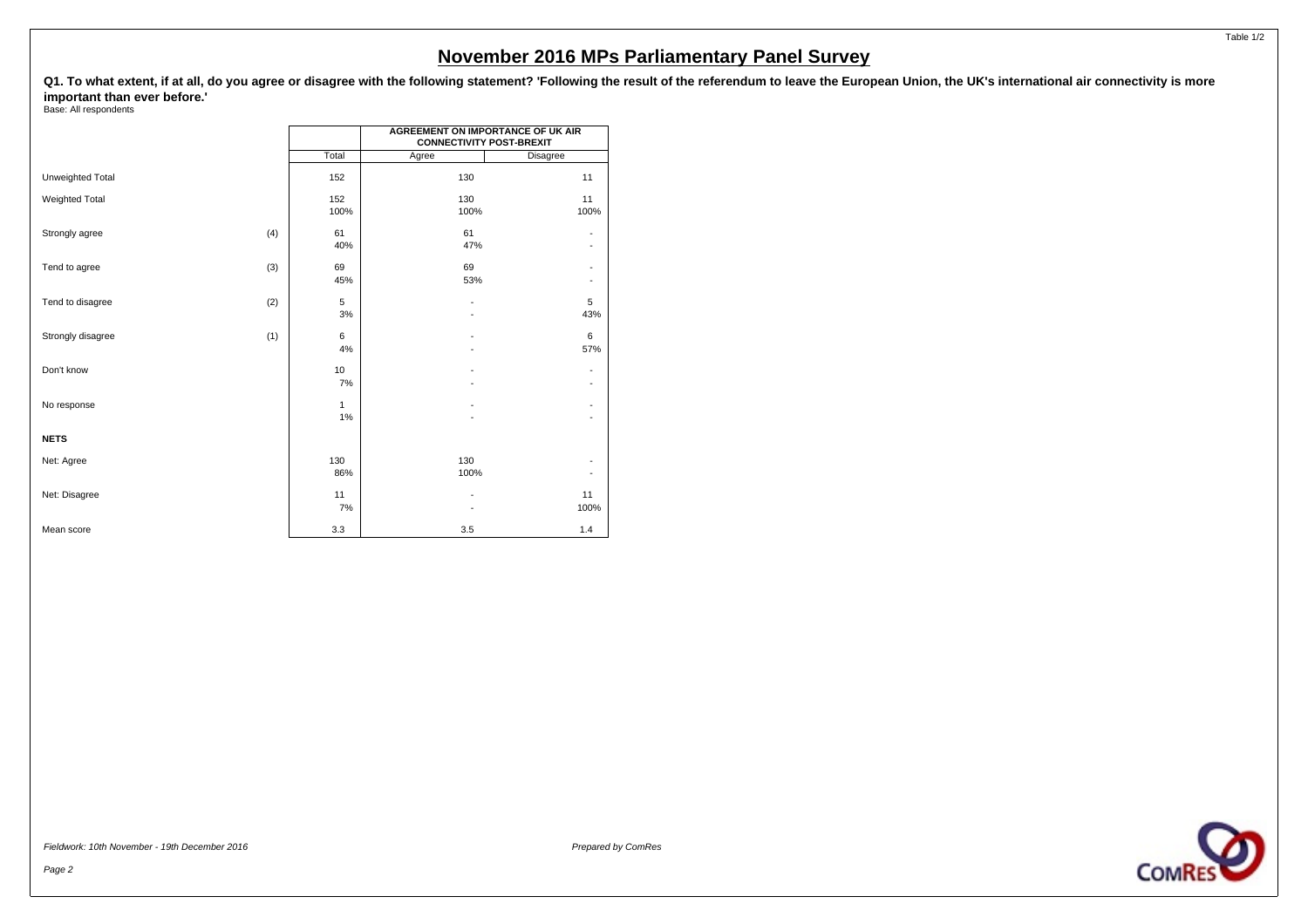<span id="page-4-0"></span>**Q2. Air services agreements provide the legal framework that allows airlines to fly between countries. Within the EU this is called the 'Single Aviation Market' and there are also seven EU-level air services agreements with non-EU countries which the UK currently is part of, including with the US and Canada. Once the UK leaves the EU, the UK will no longer automatically be part of the Single Aviation Market or those EU-level air services agreements. To what extent, if at all, do you agree or disagree with the following statement regarding air services agreements? 'To ensure the continuity of air services between the UK, the EU and countries like the US and Canada, agreeing new air services agreements with these countries should be one of the UK Government's top priorities following the EU referendum.'** Base: All respondents

|                       |     |                      |                      |                      | <b>PARTY</b>             |           | <b>COUNTRY</b> |                          |                                                      | <b>ENGLAND SUB-REGIONS</b> |                          |            | <b>DATE OF BIRTH</b> |                          |               | <b>MARGINALITY</b> |                                                      |                   |                   | <b>LENGTH OF SERVICE</b> |                |               |                       |               |                      |                          | <b>LENGTH OF</b><br><b>SERVICE</b> |                                    | <b>GENDER</b> |                       |
|-----------------------|-----|----------------------|----------------------|----------------------|--------------------------|-----------|----------------|--------------------------|------------------------------------------------------|----------------------------|--------------------------|------------|----------------------|--------------------------|---------------|--------------------|------------------------------------------------------|-------------------|-------------------|--------------------------|----------------|---------------|-----------------------|---------------|----------------------|--------------------------|------------------------------------|------------------------------------|---------------|-----------------------|
|                       |     | Total                | Con                  |                      | $Lab$ SNP                | Other     | Eng<br>-land   | Wales                    | Scot<br>land<br>& NI                                 | Lon-<br>don                | South                    | Mids       | North                | Pre-<br>1950             | 1950-<br>1959 | 1960+              | $0.1 -$<br>9.9%                                      | $10.0 -$<br>19.9% | $20.0 -$<br>29.9% | $30%+$                   | Pre-<br>1997   | 1997-<br>2000 | 2001-<br>2004         | 2005-<br>2009 | 2010-<br>2014        | $2015+$                  | Retur<br>ning                      | New                                | Male          | Fe-<br>male           |
| Unweighted Total      |     | 152                  | 64                   | 65                   | 11                       | 12        | 120            | 12                       | 20                                                   | 26                         | 26                       | 30         | 38                   | 17                       | 46            | 88                 | 39                                                   | 31                | 40                | 42                       | 16             | 18            | 17                    | 25            | 41                   | 35                       | 117                                | 35                                 | 112           | 40                    |
| <b>Weighted Total</b> |     | 152<br>100%          | 77                   | 54<br>100% 100%      | 13                       | 100% 100% | 122<br>100%    | 11<br>100%               | 19<br>100%                                           | 22<br>100%                 | 28<br>100%               | 36<br>100% | 36<br>100%           | 16<br>100%               | 43<br>100%    | 92<br>100%         | 37<br>100%                                           | 32<br>100%        | 40<br>100%        | 43<br>100%               | 16<br>100%     | 16<br>100%    | 16<br>100%            | 24<br>100%    | 43<br>100%           | 36<br>100%               | 116<br>100%100%                    | 36                                 | 114<br>100%   | 38<br>100%            |
| Strongly agree        | (4) | 65<br>43%            | 34<br>44%            | 22<br>41%            | 27%                      | 5<br>67%  | 52<br>42%      | 6<br>50%                 | 39%                                                  | 8<br>36%                   | 11<br>39%                | 16<br>46%  | 17<br>46%            | -6<br>40%                | 24<br>54%     | 35<br>38%          | 17<br>45%                                            | 14<br>43%         | 15<br>38%         | 19<br>44%                | 9<br>58%       | 10<br>60%     | 43%                   | 30%           | 22<br>51%            | 9<br>27%                 | 55<br>48% 27%                      | 9                                  | 56<br>49%     | 9<br>22%              |
| Tend to agree         | (3) | 59<br>39%            | 28<br>36%            | 25<br>46%            | 5<br>36%                 | 2<br>25%  | 48<br>39%      | 5<br>44%                 | 36%                                                  | 9<br>41%                   | 10<br>35%                | 12<br>35%  | 16<br>45%            | -8<br>48%                | 14<br>33%     | 38<br>41%          | 13<br>35%                                            | 12<br>38%         | 16<br>41%         | 18<br>42%                | 6<br>37%       | 6<br>36%      | 5<br>32%              | 11<br>44%     | 14<br>31%            | 18<br>51%                | 41<br>35% 51%                      | 18                                 | 38<br>33%     | 21<br>56%             |
| Tend to disagree      | (2) | 11<br>7%             | 5%                   | 3<br>6%              | 27%                      |           | 6%             | $\overline{\phantom{a}}$ | $\overline{4}$<br>19%                                | 3%                         | 3%                       | 5<br>14%   | 2%                   | $\overline{\phantom{a}}$ | 7%            | 8<br>9%            | 3<br>7%                                              | $\Omega$<br>7%    | 11%               | 3%                       |                |               | 5%                    | 3<br>13%      | $\overline{2}$<br>5% | $\overline{4}$<br>12%    | 6                                  | $\overline{4}$<br>5% 12%           | 6%            | $\overline{4}$<br>11% |
| Strongly disagree     | (1) | $\overline{4}$<br>3% | $\overline{2}$<br>3% | $\overline{2}$<br>3% | $\overline{\phantom{a}}$ | $\sim$    | 4<br>3%        | $\overline{\phantom{a}}$ | $\overline{\phantom{a}}$<br>$\overline{\phantom{a}}$ | $\overline{2}$<br>10%      | $\overline{\phantom{a}}$ | 2%         | 2%                   | $\overline{2}$<br>12%    | 2%            | 1%                 | $\overline{\phantom{a}}$<br>$\overline{\phantom{a}}$ | 3%                | 3%                | $\overline{2}$<br>4%     | 6%             |               | 7%                    | 4%            | 2%                   | $\overline{\phantom{a}}$ | Δ<br>3%                            | $\overline{\phantom{a}}$<br>$\sim$ | 3<br>2%       | 3%                    |
| Don't know            |     | 12<br>8%             | 8<br>11%             | $\overline{2}$<br>4% | 9%                       | 8%        | 10<br>8%       | 5%                       | 6%                                                   | $\overline{2}$<br>10%      | 5<br>19%                 | 4%         | 4%                   | $\overline{\phantom{a}}$ | 2%            | 11<br>12%          | -5<br>12%                                            | 3<br>9%           | 5%                | 3<br>7%                  | $\overline{a}$ | 4%            | 7%                    | 2<br>9%       | 5<br>10%             | $\overline{a}$<br>10%    |                                    | $\overline{4}$<br>7% 10%           | 9<br>8%       | 3<br>$8%$             |
| No response           |     | 1<br>1%              | 1%                   |                      |                          |           | 1%             |                          |                                                      |                            | 4%                       |            |                      |                          | 3%            |                    | $\overline{\phantom{a}}$                             |                   | 3%                | $\overline{\phantom{a}}$ |                |               | 7%                    |               |                      | $\overline{\phantom{a}}$ | 1%                                 | $\overline{\phantom{a}}$           | 1%            | $\sim$<br>$\sim$      |
| <b>NETS</b>           |     |                      |                      |                      |                          |           |                |                          |                                                      |                            |                          |            |                      |                          |               |                    |                                                      |                   |                   |                          |                |               |                       |               |                      |                          |                                    |                                    |               |                       |
| Net: Agree            |     | 124<br>82%           | 62<br>80%            | 87%                  | 8<br>64%                 | 92%       | 99<br>82%      | 11<br>95%                | 14<br>75%                                            | 17<br>77%                  | 21<br>74%                | 29<br>80%  | 33<br>91%            | 14<br>88%                | 38<br>87%     | 72<br>79%          | 30<br>80%                                            | 26<br>81%         | 32<br>79%         | 37<br>86%                | 15<br>94%      | 15<br>96%     | 12<br>75%             | 18<br>74%     | 36<br>82%            | 28<br>78%                | 96<br>83% 78%                      | 28                                 | 94<br>83%     | 30<br>78%             |
| Net: Disagree         |     | 15<br>10%            | 6<br>8%              | -5<br>9%             | 4<br>27%                 |           | 11<br>9%       |                          | 4<br>19%                                             | 3<br>13%                   | 3%                       | 6<br>16%   | $\overline{2}$<br>5% | $\overline{2}$<br>12%    | 9%            | 9<br>10%           | 3<br>7%                                              | 3<br>10%          | -6<br>14%         | 3<br>7%                  | -1<br>6%       |               | $\overline{2}$<br>12% | 4<br>17%      | 3<br>8%              | 4<br>12%                 | 10                                 | $\overline{4}$<br>9% 12%           | 9<br>8%       | 5<br>14%              |
| Mean score            |     | 3.3                  | 3.4                  | 3.3                  | 3.0                      | 3.7       | 3.3            | 3.5                      | 3.2                                                  | 3.1                        | 3.5                      | 3.3        | 3.4                  | 3.2                      | 3.5           | 3.3                | 3.4                                                  | 3.3               | 3.2               | 3.3                      | 3.5            | 3.6           | 3.3                   | 3.1           | 3.5                  | 3.2                      | 3.4                                | 3.2                                | 3.4           | 3.1                   |

Page 3

Table 2/1